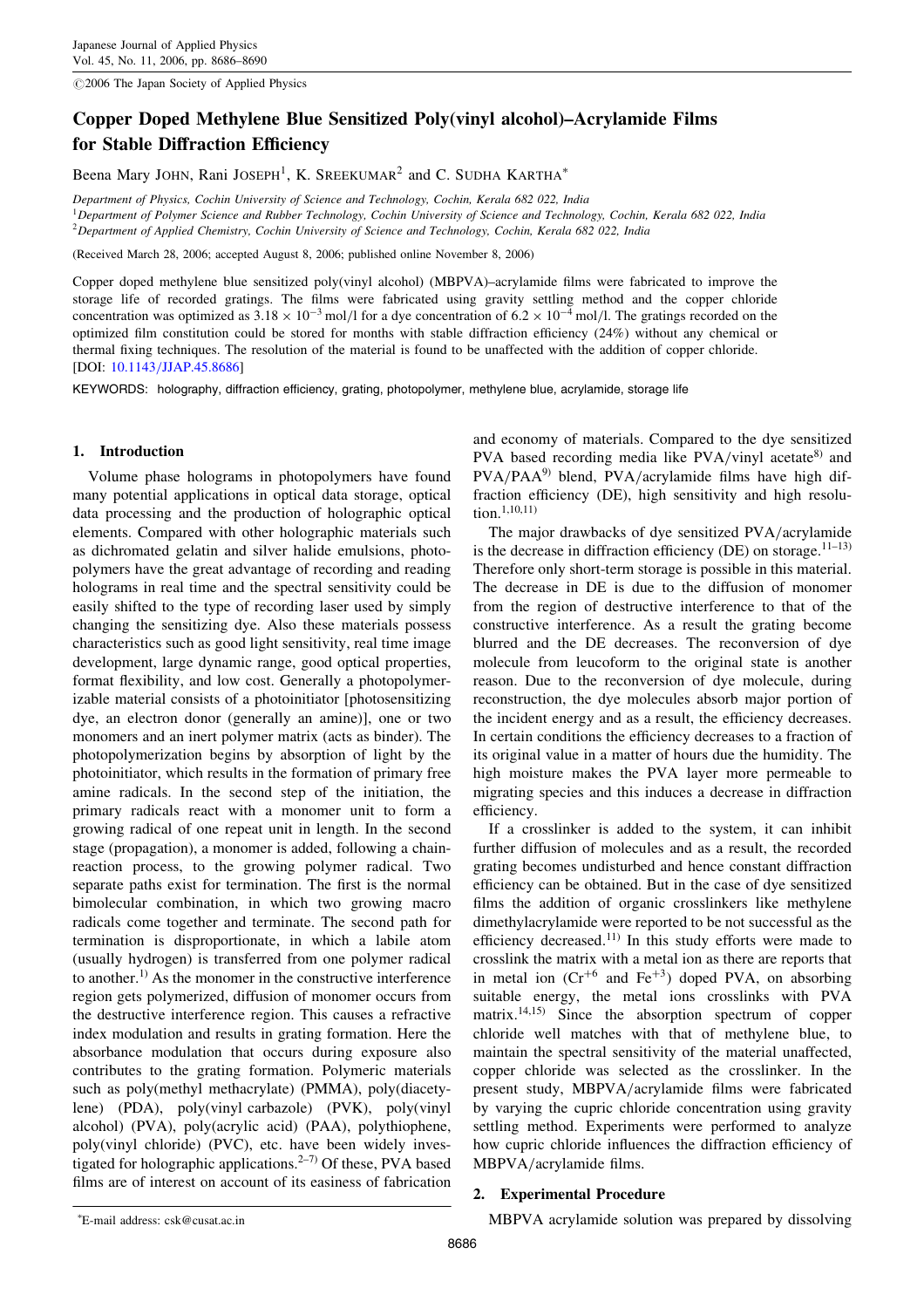acrylamide crystals (SRL) in 10% PVA solution (molecular weight 1,25,000: MERCK) and this solution was sensitized with methylene blue  $(6.2 \times 10^{-4} \text{ mol/l})$  and triethanolamine (0.05 mol/l). The acrylamide concentration was varied from 0.095 to 0.475 mol/l. To this homogeneous solution with optimum acrylamide, copper chloride  $(CuCl<sub>2</sub>·2H<sub>2</sub>O)$  solution prepared in water was added. Copper chloride concentration was varied from  $0.8 \times 10^{-3}$  to  $7.75 \times 10^{-3}$  mol/l. This homogeneous solution was casted on micro slides using gravity settling method.16) The drying period was 48 h. In all the cases, films with good optical clarity were obtained.

Gratings were recorded on these films using standard holographic technique by keeping the beam intensity ratio as 1:1. For this a 15 mW, CW, polarized He–Ne laser (Melles Griot) having emission at 632.8 nm was used. The diffracted beam intensity was measured by illuminating the grating with a He–Ne laser beam of low intensity and it was monitored using an Ophir power meter positioned at Bragg's angle. The diffraction efficiency was calculated as the ratio of diffracted beam intensity to that of incident beam intensity. Though the same wavelength was used for both recording and reconstruction, real time DE measurements were not carried out. The sensitivity of the material was studied by measuring the real time transmittance by exposing to an expanded laser beam of intensity 5 mW/ cm<sup>2</sup> for 10 min. The refractive index before and after exposure was measured using an Atago DR-M2 refractometer and change in refractive index was calculated.8) The absorption spectra of the samples were recorded using JASCO V-570 spectrophotometer and the change in absorbance was calculated the same way as reported earlier. $17$ )

#### 3. Results and Discussion

#### 3.1 Optimization of acrylamide concentration

To optimize the acrylamide concentration, the acrylamide concentration was varied from 0.095 to 0.475 mol/l and gratings were recorded (685 lines/mm) on these samples at 700 mJ/cm<sup>2</sup>. The variation of diffraction efficiency with acrylamide concentration is plotted in Fig. 1. As the acrylamide concentration increases, the DE increases and reaches a maximum of 36% at an acrylamide concentration of 0.381 mol/l. This is because, as the monomer concentration increases, the number of monomers getting polymer-



Fig. 1. Variation of diffraction efficiency with acrylamide concentration.



Fig. 2. Variation of change in refractive index with acrylamide concentration.

ized increases, which results in a large refractive index modulation and the DE increases. At high acrylamide concentrations, acrylamide crystallizes and loses the film properties. Change in refractive index with acrylamide concentration is plotted in Fig. 2. The change in refractive index also is found to be highest (0.042) for the sample with acrylamide concentration of 0.381 mol/l. There can be slight decrease in refractive index modulation due to diffusion of monomers when illuminated with fine fringes.

Gratings were recorded on the films at different fluences for a spatial frequency of 685 lines/mm. 36% DE was obtained for exposures ranging from 350 to 800 mJ/cm<sup>2</sup> and above this the DE decreased. The DE and sensitivity depends on the dye concentration and preparation techniques also. Blaya et  $al$ .<sup>1)</sup> reported 50% DE in the films prepared by coating 7.4% PVA sensitized with  $2.6 \times 10^{-4}$  mol/l MB, 0.2 M triethanolamine and 0.45 M acrylamide using TLC coater. They used 441 nm wavelengths for reconstruction where the material has no absorption. In the present case for both constriction and reconstruction He–Ne laser is used and since the material has absorption at 632.8 nm the maximum efficiency we could obtain been only 36%. The efficiency was decreased from 36 to 0.2% within 48 hours and it remained the same for weeks. Therefore only short-term storage was possible in this material. To improve the storage life of the gratings recorded, copper chloride  $(CuCl<sub>2</sub>•2H<sub>2</sub>O)$ solution prepared in water was added to the MBPVA solution. The Copper chloride concentration was varied from  $0.8 \times 10^{-3}$  to  $7.75 \times 10^{-3}$  mol/l.

## 3.2 Effect of copper chloride as crosslinker

# 3.2.1 Material sensitivity with the incorporation of copper chloride

To find out the material sensitivity on Cu doping the real time transmittance measurements were carried out as in our earlier work.<sup>17)</sup> The relative transmittance  $T/T_0$  was determined; where  $T$  is the real time transmittance of the sample on laser exposure and  $T_0$  is the transmittance of the PVA/ acrylamide films without dye and  $CuCl<sub>2</sub>$ . The relative transmittance of both undoped (Cu-0 or samples without  $CuCl<sub>2</sub>$ ) and Cu doped samples are plotted in Fig. 3. Here the sensitivity is defined as the increase in transmittance on laser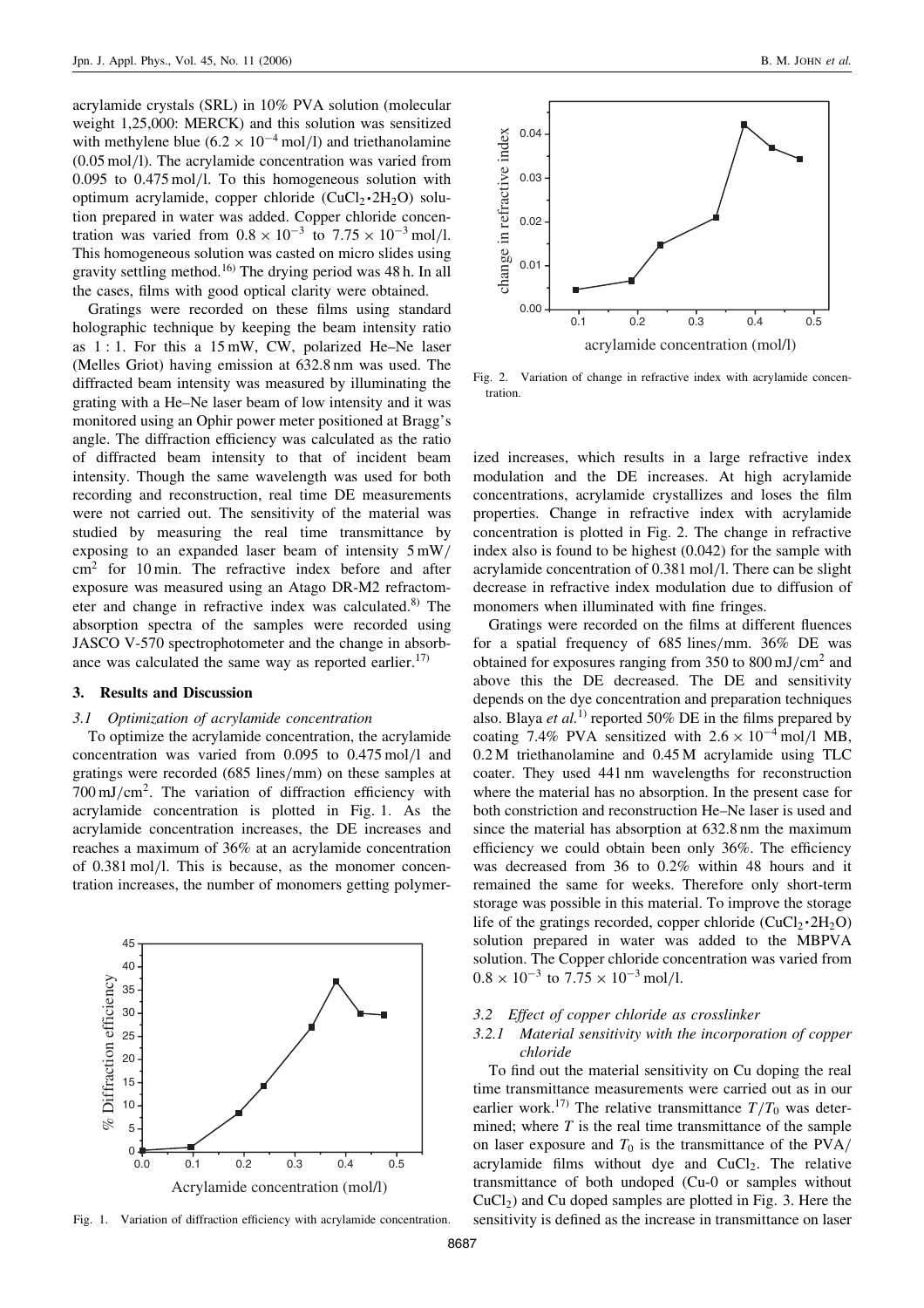

Fig. 3. Relative transmittance of undoped and Cu doped films at different exposures.

exposure. As the material sensitivity increases the transmittance increases at low exposures. This is because even at low exposure, the dye molecules were getting excited and initiate the photochemical reaction and then it is converted to the leucoform. Here the relative transmittance of the undoped sample is much higher than that of the Cu doped samples and it remains constant after an exposure of 400  $mJ/cm<sup>2</sup>$ . The relative transmittance of Cu doped samples increases slowly and high energy is required to bleach the sample. So the sensitivity of the undoped sample is much higher than that of Cu doped samples. As the copper concentration increases, the material sensitivity decreases. Samples with copper concentration above  $6 \times 10^{-3}$  mol/l were almost insensitive to laser. This is because, on laser exposure,  $Cu^{2}$  ions in the cupric chloride get reduced to  $Cu<sup>+1</sup>$  resulting in ionic crosslink between PVA chains. The methylene blue molecules may be trapped inside this crosslinked chain and it prevent the further reaction of the dye molecules that results in decrease of material sensitivity. Thus it was observed that in general adding copper chloride the sensitivity of the material decreases or higher exposures are needed.

## 3.2.2 Effect of copper chloride on DE

Gratings were recorded on both undoped and Cu doped samples at  $1300 \,\mathrm{mJ/cm^2}$  and DE was determined. The variation of DE with cupric chloride concentration is plotted in Fig. 4. 28% DE was obtained for undoped samples and 32% DE was obtained for the samples with Copper chloride concentration  $0.8 \times 10^{-3}$  mol/l. But the DE decreased with increase in  $CuCl<sub>2</sub>$  concentration. Here the grating formation is due to the refractive index modulation produced by both the monomer diffusion resulting from the photopolymerisation and the photocrosslinking. The change in refractive index with copper concentration is plotted in Fig. 5. The refractive index modulation is higher for samples with cupric chloride concentration  $2.4 \times 10^{-3}$  mol/l which showed a diffraction efficiency of  $29\%$ . As the CuCl<sub>2</sub> concentration increases, the monomer diffusion decreases and photocrosslinking increases. At low Cu concentration, the refractive index modulation is due to the monomer



Fig. 4. Variation of diffraction efficiency with copper chloride concentration.



Fig. 5. Change in refractive index for different Cu doped samples.

diffusion and at high concentration it is due to photocrosslinking.

The variation in DE of the samples on storage were determined and plotted in Figs. 6(a) and 6(b). DE of the undoped samples decreased from 28 to 0.23% within 48 h. DE of samples with CuCl<sub>2</sub> concentration less than  $3.18 \times$  $10^{-3}$  mol/l also showed a decrease in diffraction efficiency on storage. But the decrease is slow compared to that of the undoped samples. One of the major observations that could be made is that DE of samples with Copper chloride concentration  $3.18 \times 10^{-3}$  mol/l or above remained the same for 3 months. But there was a decrease in the value of DE on increasing  $CuCl<sub>2</sub>$  concentration. So in the present case the CuCl<sub>2</sub> concentration was optimized as  $3.18 \times 10^{-3}$ mol/l, where 24% DE was maintained for more than three months. This constant diffraction efficiency could be obtained due to the absence of monomer diffusion and crosslinking effect of  $CuCl<sub>2</sub>$  that makes the leucoform more stable. The stability of grating may also be due to the stability of change of state (leucoform) occurred to the dye molecules.

## 3.2.3 Stability of leucoform

If the dye molecules remain in the leucoform on storage,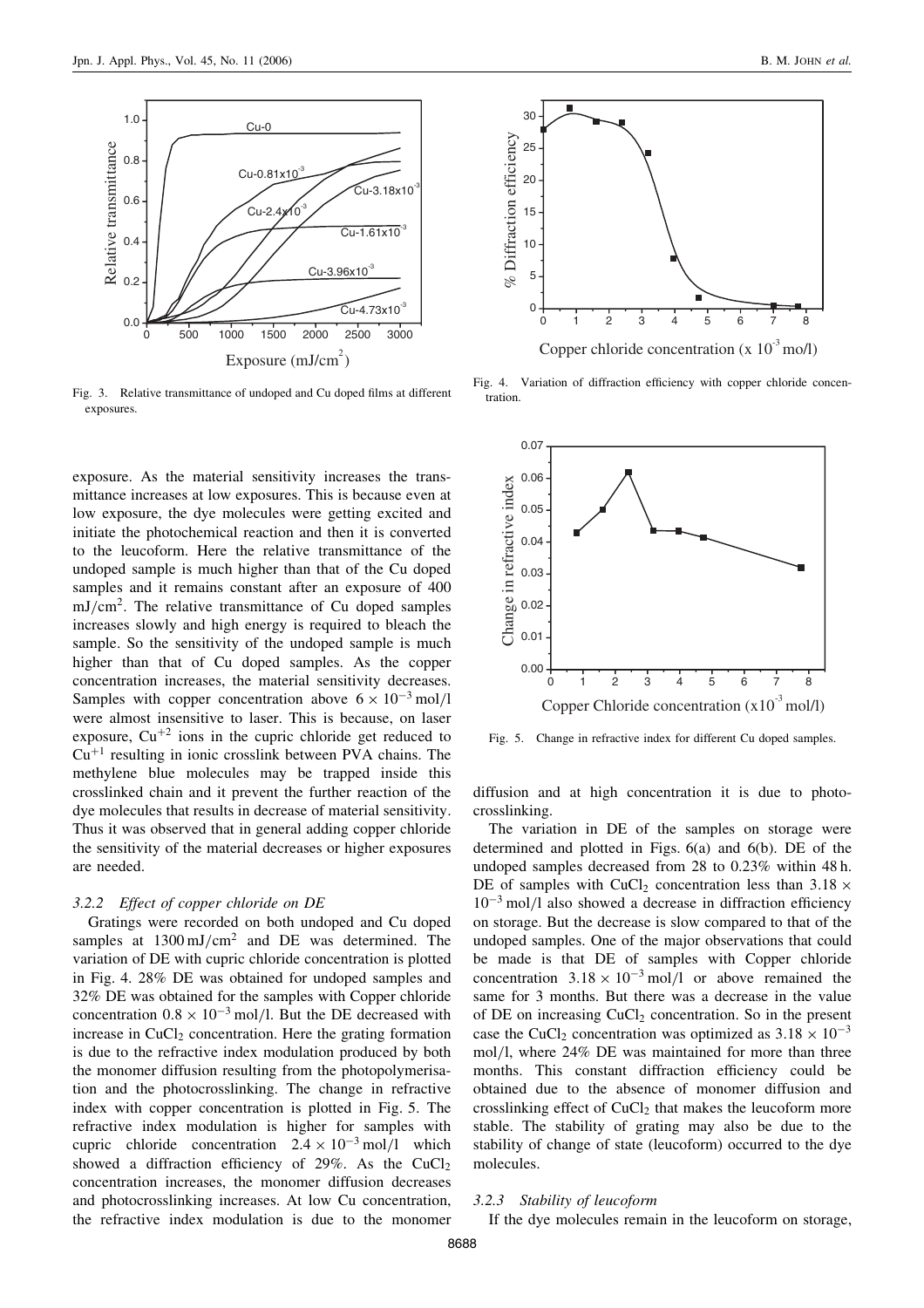

Fig. 6. (a) Diffraction efficiency on storage for different Cu doped samples. (b) Stability of diffraction gratings.

there will be less absorption losses during reconstruction. As a result major part of the reconstructing beam gets diffracted and which results in better DE. The reconversion of methylene blue from leucoform to initial state is already reported in the case of MBPVA–acrylamide films.18) To check the stability of the leucodye in Cu doped films, the absorption spectra of the samples with different copper concentrations were recorded before and after exposing to the laser beam  $(5 \text{ mW/cm}^2)$  for 10 min). The change in absorbance on storage<sup>17)</sup> was determined for all samples and it is plotted in Fig. 7.

At low Cu concentrations there is a change in absorbance on storage. But samples with CuCl<sub>2</sub> concentration  $3.18 \times$  $10^{-3}$  mol/l or above did not show any decrease of change in absorbance on storage. Since the sensitivity of samples with CuCl<sub>2</sub> concentrations above  $3.18 \times 10^{-3}$  mol/l is low, bleaching is less for these films and thus the change in absorbance is low compared to that of  $3.18 \times 10^{-3}$  mol/l films. In the case of samples with Cu concentrations  $3.18 \times$  $10^{-3}$  mol/l or above, the dye molecules in the exposed regions remain in the leuco form for months as in CMBPVC films.<sup>4,16,17)</sup> But unlike CMBPVC, in Cu doped MBPVA/ acrylamide films the gratings could be stored for months with stable diffraction efficiency. On Cu doping, the dye



Fig. 7. The change in absorbance on storage.



Fig. 8. AFM image of the gratings recorded for a spatial frequency of 1100 lines/mm.

molecules may trap inside the crosslinked PVA and which results in the stability of leucoform. The stability of the leucoform may be the major reason for obtaining a constant DE in Cu doped films.

#### 3.2.4 Resolution

Gratings were recorded on the optimum sample (copper chloride  $3.18 \times 10^{-3}$  mol/l) at different spatial frequencies. Constant diffraction efficiency could be obtained for gratings recorded with 625 –1300 lines/mm. The spatial resolution of the undoped MBPVA/acrylamide films was also the same. Thus with the incorporation of cupric chloride the resolution of the material remains unaffected. Figure 8 shows the AFM image of the gratings (1 month after recording) recorded with 1100 lines/mm. The fringe spacing is  $0.925 \,\mu$ m. The thickness of the laser-exposed region is lower than that of the unexposed regions. The relief height (depth) was determined using a Dektak 6 m stylus profiler. The depth of the fringes recorded at various spatial frequencies was 4 nm. There were not much differences observed on gratings recorded at various exposure energies. So the contribution of the surface relieves to total diffraction on adding to the refractive index modulation is negligible.

Thus with the incorporation of  $CuCl<sub>2</sub>$  the storage life of